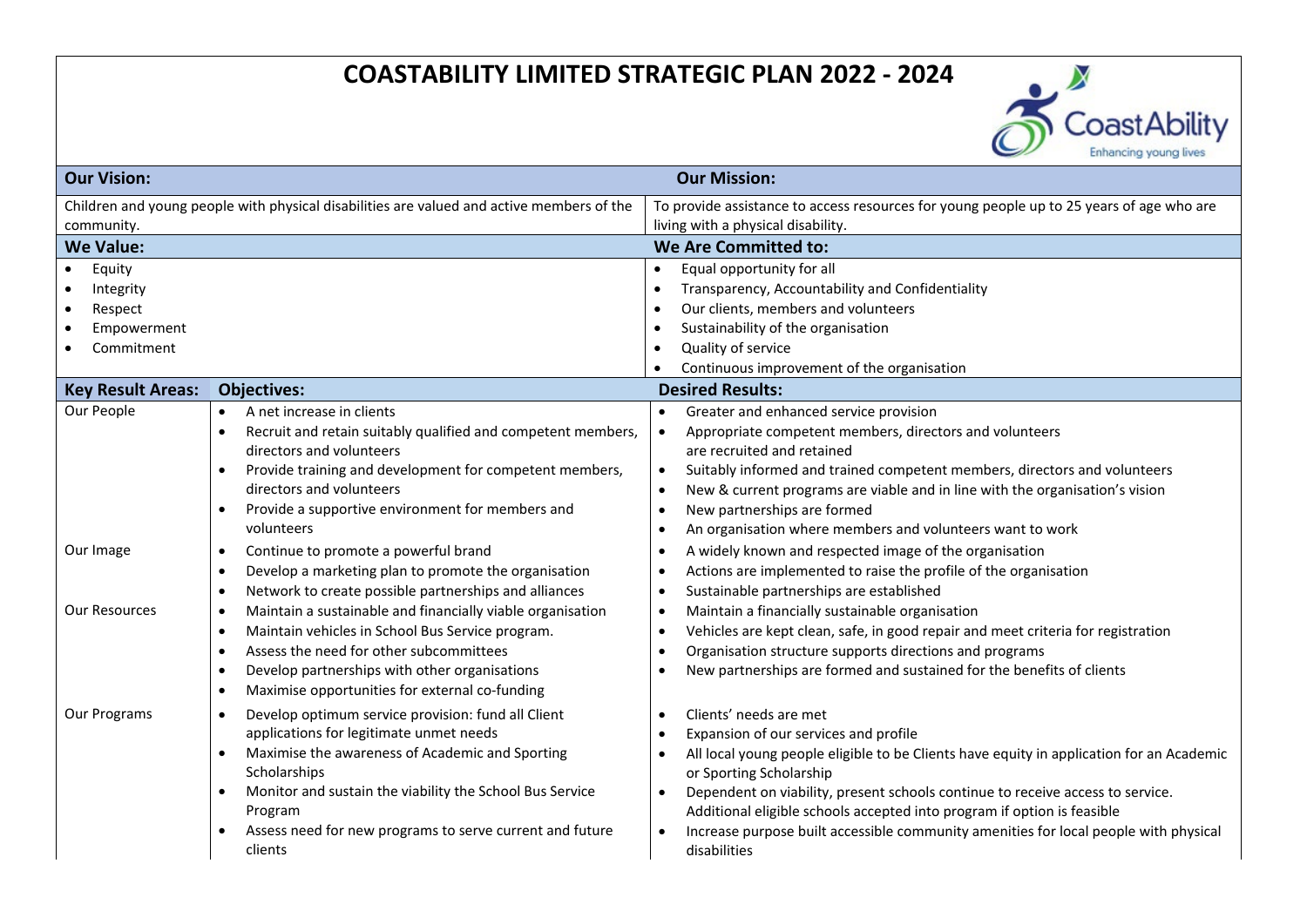|                                            |  | Explore possible involvement in providing financial support for<br>Changing Places facilities in accessible local precincts                                                                                            |  | Community benefits from a dedicated legacy of Chapmans Trust money                                                                                                                                   |  |
|--------------------------------------------|--|------------------------------------------------------------------------------------------------------------------------------------------------------------------------------------------------------------------------|--|------------------------------------------------------------------------------------------------------------------------------------------------------------------------------------------------------|--|
| Our Accountability                         |  | To ensure all statutory obligations are met                                                                                                                                                                            |  | All obligations are met in a timely manner                                                                                                                                                           |  |
|                                            |  | Ensure professional service is provided at all times<br>A comprehensive range of policies and procedures exist<br>The organisation is governed at optimum level<br>Stewardship of Chapman Trusts and other donor funds |  | Competent workers and professional people working together to provide optimum<br>client services<br>Policies and procedures are adhered to<br>The Board performs in a competent and efficient manner |  |
| <b>STRATEGIC PRIORITIES</b><br>2022 - 2024 |  |                                                                                                                                                                                                                        |  |                                                                                                                                                                                                      |  |
|                                            |  |                                                                                                                                                                                                                        |  |                                                                                                                                                                                                      |  |

### **Our People**

- Work to ensure workers are happy and procedures are in place to maintain the positive culture
- Provide opportunities for appropriate training and development as available
- Invite feedback and input
- Encourage members to be actively involved
- Maintain a full Board
- Establish succession plans
- Recruit a social media support person
- Review best practice

## **Our Image**

- Maintain and develop website and social media accounts
- Review co-funding opportunities
- Attend volunteer Expos
- Attend networking forums
- Distribute brochures to relevant organisations
- Display banner at all meetings and events
- Acknowledge supporters, members, clients and volunteers at every opportunity

#### **Our Resources**

- Ongoing stewardship of Chapman Tust funds.
- Public aknowledgement of the A.I. and E.H Chapman trusts
- Review budget to ensure surplus
- Monitor viability of School Bus Service, considering volunteer driver availiblity, usage and condition of buses to inform prudent decision making
- Liaise with other community organisations and businesses for joint funding as required